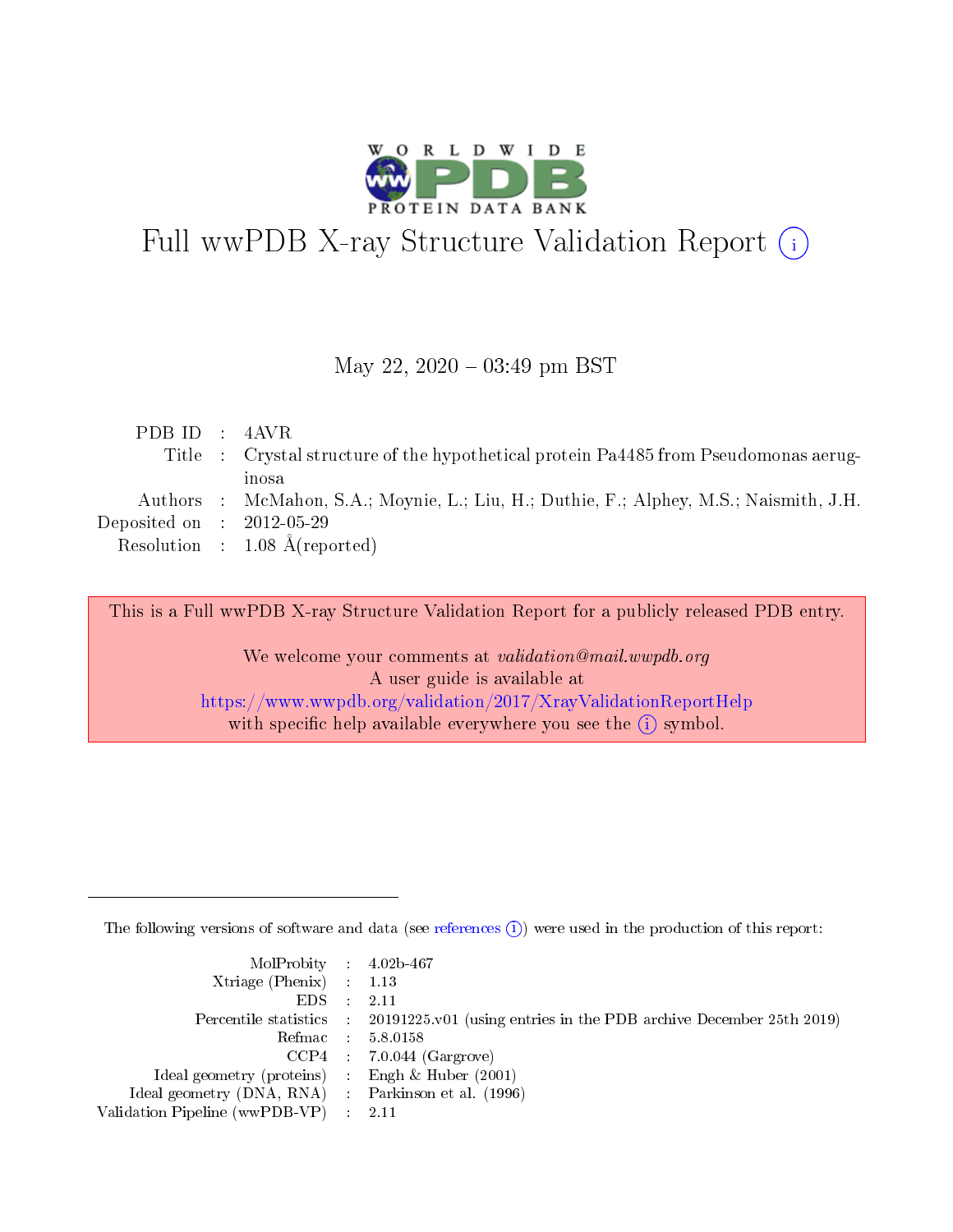# 1 [O](https://www.wwpdb.org/validation/2017/XrayValidationReportHelp#overall_quality)verall quality at a glance  $(i)$

The following experimental techniques were used to determine the structure: X-RAY DIFFRACTION

The reported resolution of this entry is 1.08 Å.

Percentile scores (ranging between 0-100) for global validation metrics of the entry are shown in the following graphic. The table shows the number of entries on which the scores are based.



| Metric                | Whole archive          | Similar resolution                                         |
|-----------------------|------------------------|------------------------------------------------------------|
|                       | $(\#\mathrm{Entries})$ | $(\#\text{Entries}, \text{resolution range}(\text{\AA})\)$ |
| $R_{free}$            | 130704                 | $1386(1.12-1.04)$                                          |
| Clashscore            | 141614                 | $1021(1.10-1.06)$                                          |
| Ramachandran outliers | 138981                 | $1381(1.12-1.04)$                                          |
| Sidechain outliers    | 138945                 | $1379(1.12-1.04)$                                          |
| RSRZ outliers         | 127900                 | $1359(1.12-1.04)$                                          |

The table below summarises the geometric issues observed across the polymeric chains and their fit to the electron density. The red, orange, yellow and green segments on the lower bar indicate the fraction of residues that contain outliers for  $>=3, 2, 1$  and 0 types of geometric quality criteria respectively. A grey segment represents the fraction of residues that are not modelled. The numeric value for each fraction is indicated below the corresponding segment, with a dot representing fractions <=5% The upper red bar (where present) indicates the fraction of residues that have poor fit to the electron density. The numeric value is given above the bar.

| Mol | $Chain \  Length$ | Quality of chain |  |
|-----|-------------------|------------------|--|
|     | 95                | 2%<br>96%        |  |
|     | 95                | 2%<br>97%        |  |

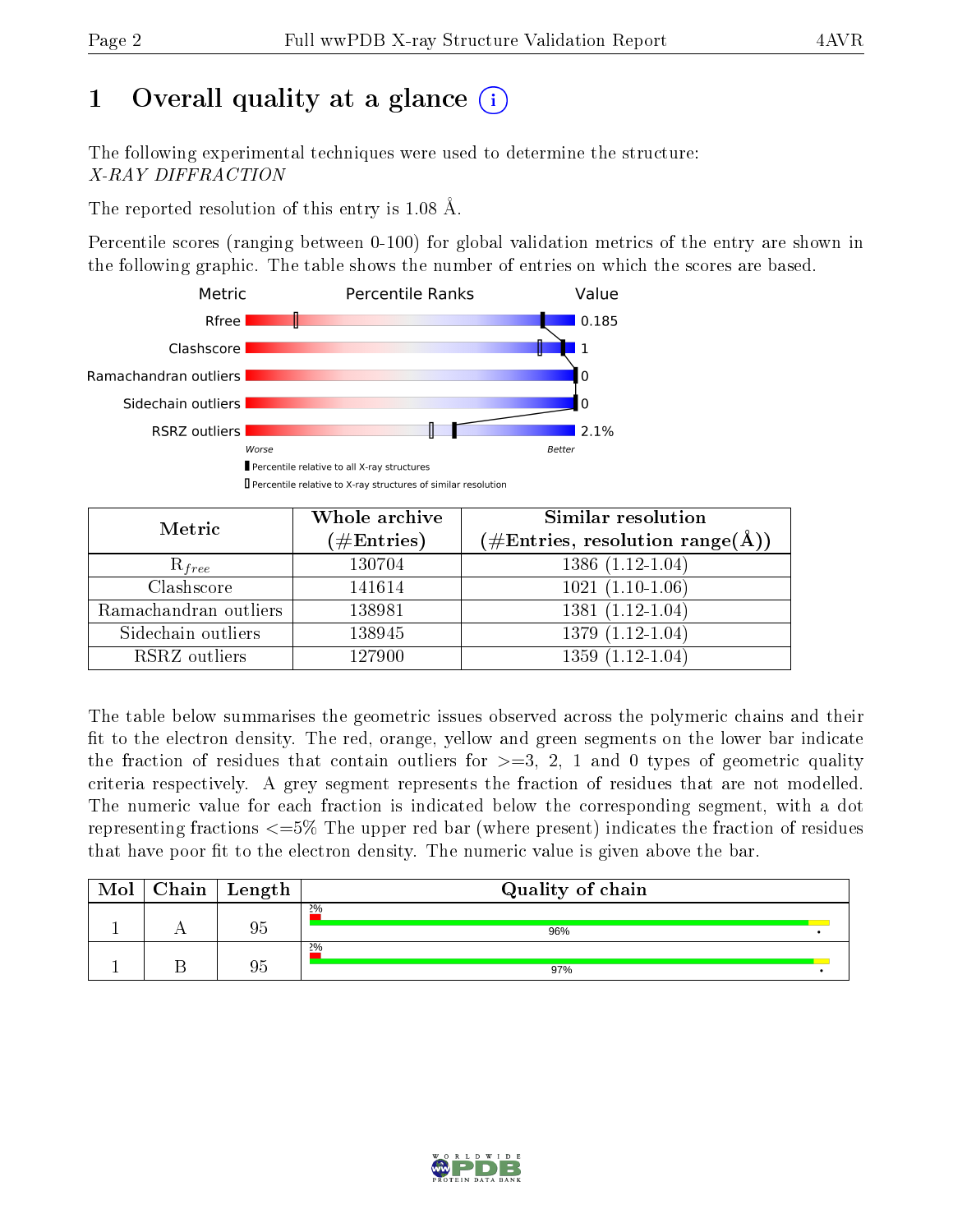# 2 Entry composition (i)

There are 2 unique types of molecules in this entry. The entry contains 1659 atoms, of which 0 are hydrogens and 0 are deuteriums.

In the tables below, the ZeroOcc column contains the number of atoms modelled with zero occupancy, the AltConf column contains the number of residues with at least one atom in alternate conformation and the Trace column contains the number of residues modelled with at most 2 atoms.

| Mol | Chain Residues | Atoms |     |               |       |  | $\rm ZeroOcc \mid AltConf \mid Trace$ |  |
|-----|----------------|-------|-----|---------------|-------|--|---------------------------------------|--|
|     | 95             | Total |     | -N            |       |  |                                       |  |
|     |                | 735   |     | 446 156 130 3 |       |  |                                       |  |
|     | 95             | Total |     |               |       |  |                                       |  |
|     |                | 720   | 437 | 150           | - 130 |  |                                       |  |

Molecule 1 is a protein called PA4485.

There are 2 discrepancies between the modelled and reference sequences:

| Chain | Residue   Modelled   Actual |        | Comment                           | Reference                         |
|-------|-----------------------------|--------|-----------------------------------|-----------------------------------|
|       | МЕТ                         | $\sim$ | expression tag $\vert$ UNP Q9HVT6 |                                   |
|       | MET                         |        |                                   | $\pm$ expression tag   UNP Q9HVT6 |

• Molecule 2 is water.

|  | $Mol$   Chain   Residues | Atoms               | $ZeroOcc \   \$ AltConf |
|--|--------------------------|---------------------|-------------------------|
|  | 110                      | Total<br>110<br>110 |                         |
|  | 94                       | Total O<br>94<br>94 |                         |

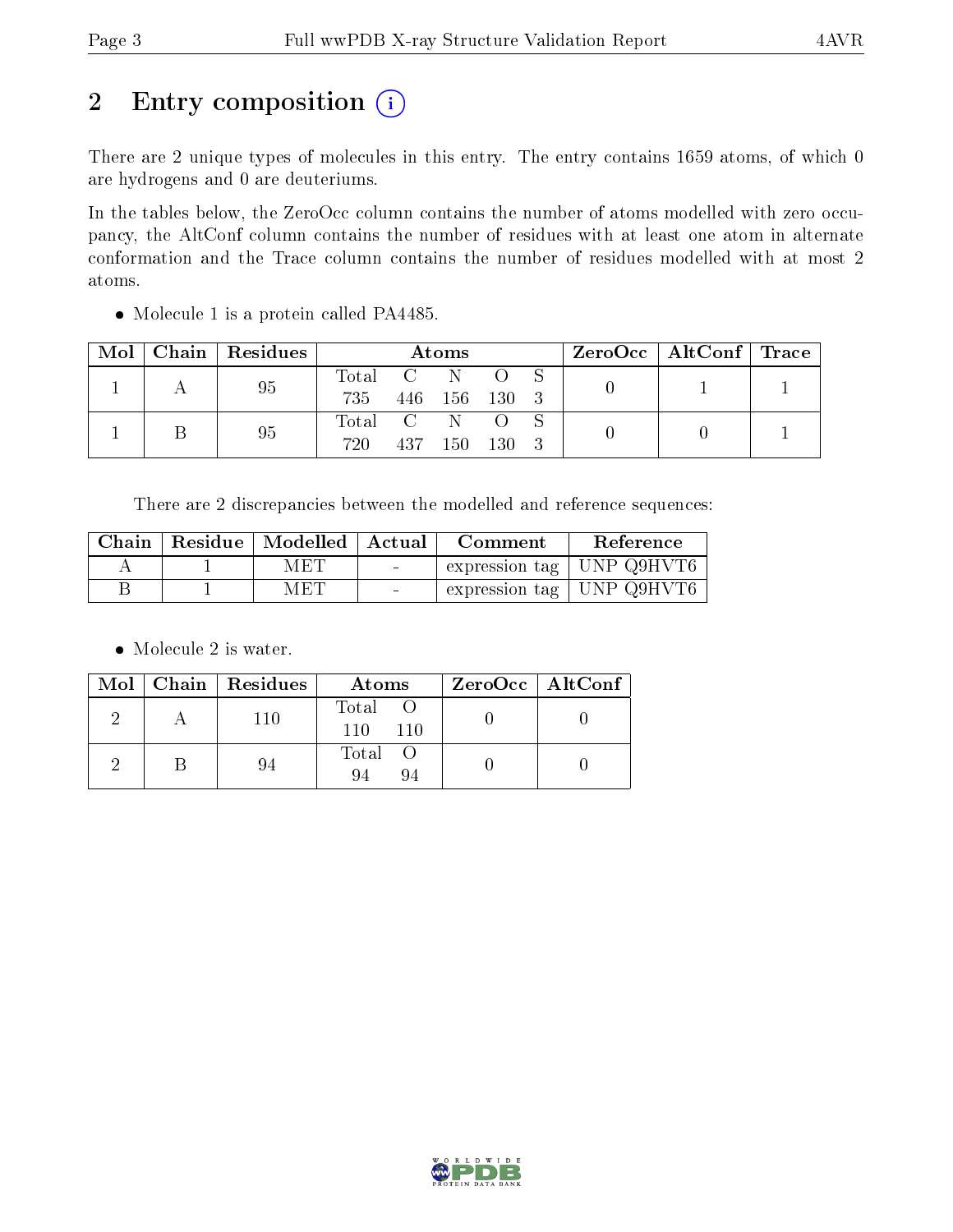# 3 Residue-property plots  $(i)$

These plots are drawn for all protein, RNA and DNA chains in the entry. The first graphic for a chain summarises the proportions of the various outlier classes displayed in the second graphic. The second graphic shows the sequence view annotated by issues in geometry and electron density. Residues are color-coded according to the number of geometric quality criteria for which they contain at least one outlier: green  $= 0$ , yellow  $= 1$ , orange  $= 2$  and red  $= 3$  or more. A red dot above a residue indicates a poor fit to the electron density (RSRZ  $> 2$ ). Stretches of 2 or more consecutive residues without any outlier are shown as a green connector. Residues present in the sample, but not in the model, are shown in grey.

| 2%<br>Chain A:                                                                   | 96%<br>٠ |
|----------------------------------------------------------------------------------|----------|
| R73<br><b>agg</b><br>R60<br>륳<br>듮                                               |          |
| $\bullet$ Molecule 1: PA4485<br>2%                                               |          |
| Chain B:                                                                         | 97%<br>٠ |
| $E_{\odot}$<br>$\frac{83}{8}$ $\frac{4}{8}$ $\frac{8}{8}$<br>$\overline{2}$<br>Ξ |          |

• Molecule 1: PA4485

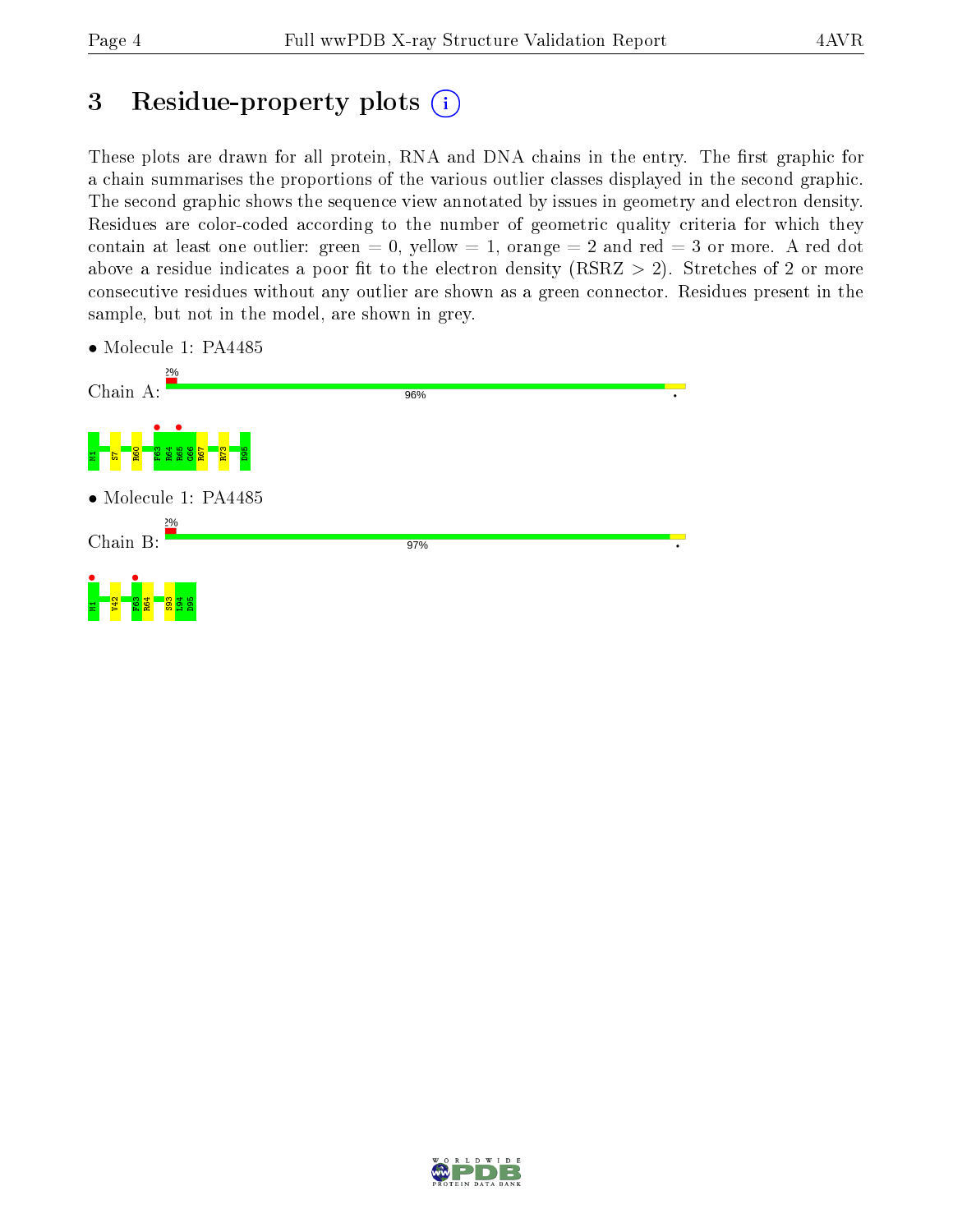# 4 Data and refinement statistics  $(i)$

| Property                                                         | Value                                              | Source     |
|------------------------------------------------------------------|----------------------------------------------------|------------|
| Space group                                                      | $\overline{P_1}$                                   | Depositor  |
| Cell constants                                                   | 39.02Å 41.87Å<br>33.98Å                            | Depositor  |
| a, b, c, $\alpha$ , $\beta$ , $\gamma$                           | $102.80^{\circ}$ $103.48^{\circ}$ $115.54^{\circ}$ |            |
| Resolution $(A)$                                                 | $37.87 - 1.08$                                     | Depositor  |
|                                                                  | 32.75<br>$-1.08$                                   | <b>EDS</b> |
| % Data completeness                                              | $\overline{92.0}$ $(37.87-1.08)$                   | Depositor  |
| (in resolution range)                                            | $92.0(32.75-1.08)$                                 | <b>EDS</b> |
| $R_{merge}$                                                      | 0.06                                               | Depositor  |
| $\mathrm{R}_{sym}$                                               | (Not available)                                    | Depositor  |
| $\langle I/\sigma(I) \rangle^{-1}$                               | 7.76 (at $1.08\text{\AA}$ )                        | Xtriage    |
| Refinement program                                               | <b>REFMAC 5.6.0117</b>                             | Depositor  |
|                                                                  | 0.149<br>0.177<br>$\mathcal{L}_{\mathcal{A}}$      | Depositor  |
| $R, R_{free}$                                                    | $0.158$ ,<br>0.185                                 | DCC        |
| $\mathcal{R}_{free}$ test set                                    | $3501$ reflections $(5.04\%)$                      | wwPDB-VP   |
| Wilson B-factor $(A^2)$                                          | $10.5$                                             | Xtriage    |
| Anisotropy                                                       | 0.071                                              | Xtriage    |
| Bulk solvent $k_{sol}(\text{e}/\text{A}^3), B_{sol}(\text{A}^2)$ | $0.38$ , 44.1                                      | <b>EDS</b> |
| L-test for $\mathrm{twinning}^2$                                 | $< L >$ = 0.49, $< L^2 >$ = 0.32                   | Xtriage    |
| Estimated twinning fraction                                      | $\overline{\text{No}}$ twinning to report.         | Xtriage    |
| $\overline{F_o}, \overline{F_c}$ correlation                     | 0.96                                               | <b>EDS</b> |
| Total number of atoms                                            | 1659                                               | wwPDB-VP   |
| Average B, all atoms $(A^2)$                                     | 17.0                                               | wwPDB-VP   |

Xtriage's analysis on translational NCS is as follows: The largest off-origin peak in the Patterson function is  $9.70\%$  of the height of the origin peak. No significant pseudotranslation is detected.

<sup>&</sup>lt;sup>2</sup>Theoretical values of  $\langle |L| \rangle$ ,  $\langle L^2 \rangle$  for acentric reflections are 0.5, 0.333 respectively for untwinned datasets, and 0.375, 0.2 for perfectly twinned datasets.



<span id="page-4-1"></span><span id="page-4-0"></span><sup>1</sup> Intensities estimated from amplitudes.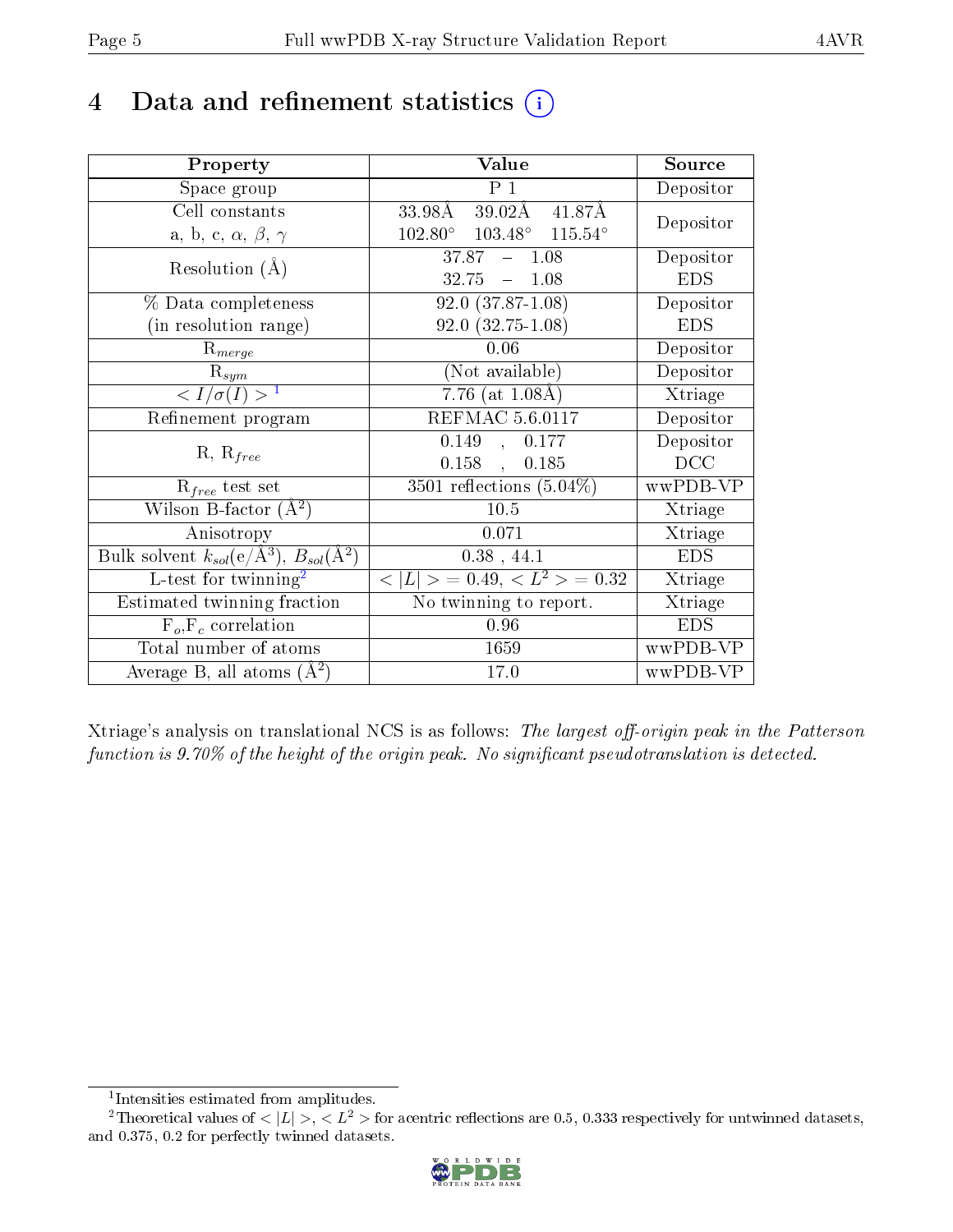# 5 Model quality  $(i)$

## 5.1 Standard geometry  $\overline{()}$

The Z score for a bond length (or angle) is the number of standard deviations the observed value is removed from the expected value. A bond length (or angle) with  $|Z| > 5$  is considered an outlier worth inspection. RMSZ is the root-mean-square of all Z scores of the bond lengths (or angles).

| Mol | Chain |             | Bond lengths | Bond angles |                     |  |
|-----|-------|-------------|--------------|-------------|---------------------|--|
|     |       | <b>RMSZ</b> | # $ Z  > 5$  | RMSZ        | # $ Z  > 5$         |  |
|     |       | 0.51        | 0/748        | 1.04        | $2/1005(0.2\%)$     |  |
|     | B     | 0.55        | 0/730        | 0.90        | $1/982$ $(0.1\%)$   |  |
| ΑĦ  | ΑII   | 0.53        | 0/1478       | 0.97        | 3/1987<br>$(0.2\%)$ |  |

Chiral center outliers are detected by calculating the chiral volume of a chiral center and verifying if the center is modelled as a planar moiety or with the opposite hand.A planarity outlier is detected by checking planarity of atoms in a peptide group, atoms in a mainchain group or atoms of a sidechain that are expected to be planar.

|  | $\lceil \, \text{Mol} \, \rceil$ Chain $\mid \# \text{Chirality outliers} \mid \# \text{Planarity outliers} \mid$ |
|--|-------------------------------------------------------------------------------------------------------------------|
|  |                                                                                                                   |

There are no bond length outliers.

All (3) bond angle outliers are listed below:

| Mol | Chain | $\operatorname{Res}$ | Type  | Atoms        |          | Observed $(^\circ)$ | Ideal $(^o)$ |
|-----|-------|----------------------|-------|--------------|----------|---------------------|--------------|
|     |       | 73                   | ARG   | $NE- CZ-NH2$ | $-15.59$ | 112.50              | 120.30       |
|     |       |                      | ARG   | NE-CZ-NH1    | 14 62    | 127.61              | 120.30       |
|     |       | 64                   | A R G | NE-CZ-NH1    | 6.49     | 123.54              | 120.30       |

There are no chirality outliers.

All (1) planarity outliers are listed below:

|  |  | $\sqrt{\text{Mol}}$   Chain   Res   Type   Group |
|--|--|--------------------------------------------------|
|  |  | ARG Peptide                                      |

## 5.2 Too-close contacts  $(i)$

In the following table, the Non-H and H(model) columns list the number of non-hydrogen atoms and hydrogen atoms in the chain respectively. The H(added) column lists the number of hydrogen atoms added and optimized by MolProbity. The Clashes column lists the number of clashes within

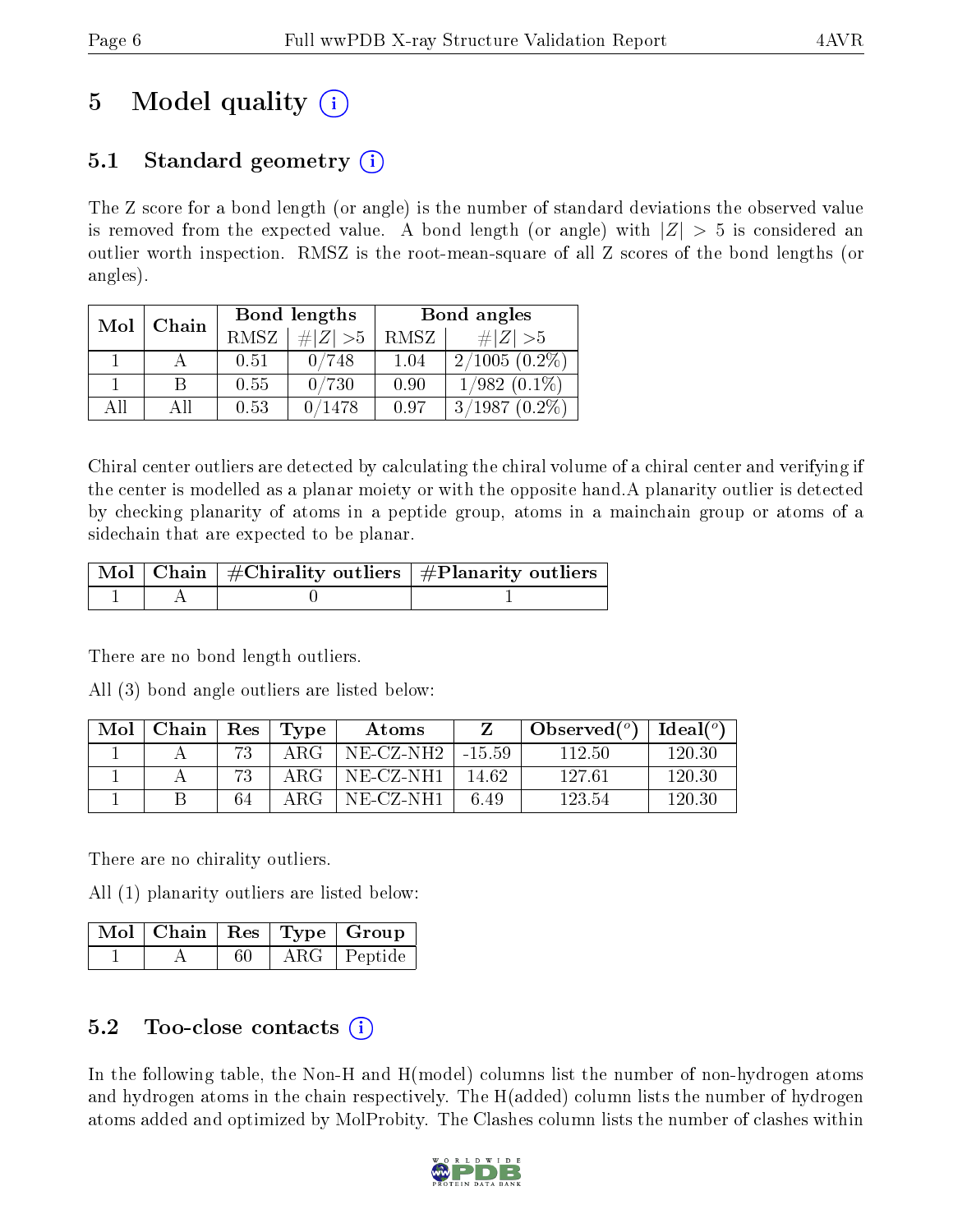|  |       |     | Mol   Chain   Non-H   H(model)   H(added)   Clashes   Symm-Clashes |
|--|-------|-----|--------------------------------------------------------------------|
|  | 735   | 752 |                                                                    |
|  | 720   | 797 |                                                                    |
|  | l 1 O |     |                                                                    |
|  |       |     |                                                                    |
|  | 1659  |     |                                                                    |

the asymmetric unit, whereas Symm-Clashes lists symmetry related clashes.

The all-atom clashscore is defined as the number of clashes found per 1000 atoms (including hydrogen atoms). The all-atom clashscore for this structure is 1.

All (3) close contacts within the same asymmetric unit are listed below, sorted by their clash magnitude.

| $\boldsymbol{\mathrm{Atom}\text{-}1}$ | Atom-2            | Interatomic<br>distance $(\AA)$ | Clash<br>overlap $(A)$ |
|---------------------------------------|-------------------|---------------------------------|------------------------|
| 1:B:42:VAL:HG12                       | 1:B:93:SER:HA     | 1.82                            | 0.62                   |
| 1:A:67[B]:ARG:NH1                     | 2: A:2084: HOH:O  | 2.40                            | 0.54                   |
| 1: A:7: SER:HBB                       | 1:A:67[B]:ARG:HD2 | 194                             | 0.50                   |

There are no symmetry-related clashes.

### 5.3 Torsion angles  $(i)$

#### 5.3.1 Protein backbone  $(i)$

In the following table, the Percentiles column shows the percent Ramachandran outliers of the chain as a percentile score with respect to all X-ray entries followed by that with respect to entries of similar resolution.

The Analysed column shows the number of residues for which the backbone conformation was analysed, and the total number of residues.

| Mol | Chain | Analysed        | Favoured   | Allowed  | $\mid$ Outliers | Percentiles       |
|-----|-------|-----------------|------------|----------|-----------------|-------------------|
|     |       | 94/95(99%)      | 92(98%)    | $2(2\%)$ |                 | 100<br>100        |
|     |       | 93/95(98%)      | $91(98\%)$ | $2(2\%)$ |                 | $100 \mid$<br>100 |
| All | All   | $187/190(98\%)$ | 183 (98%)  | $4(2\%)$ |                 | 100<br>100        |

There are no Ramachandran outliers to report.

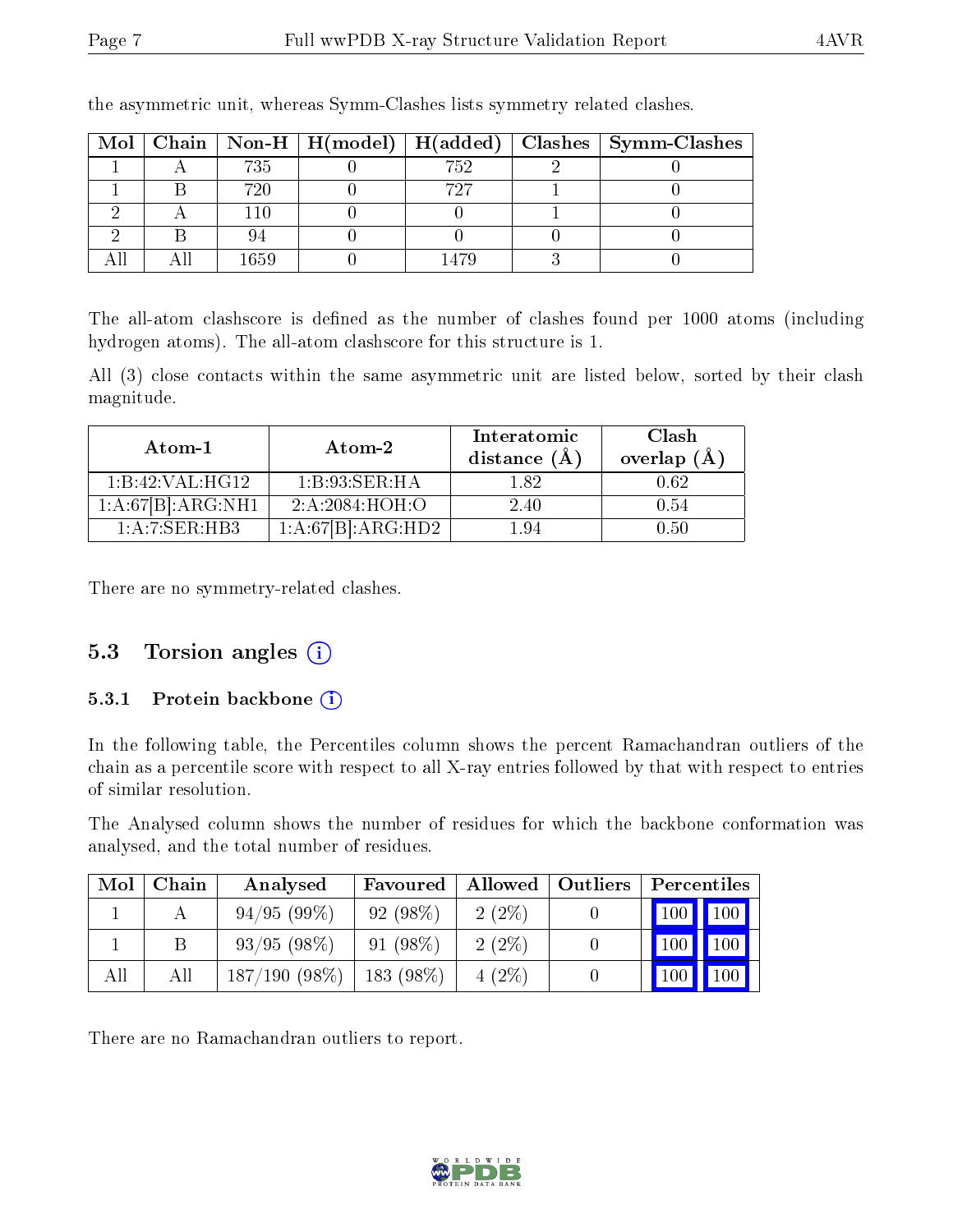#### 5.3.2 Protein sidechains  $(i)$

In the following table, the Percentiles column shows the percent sidechain outliers of the chain as a percentile score with respect to all X-ray entries followed by that with respect to entries of similar resolution.

The Analysed column shows the number of residues for which the sidechain conformation was analysed, and the total number of residues.

| Mol | Chain | Analysed          | Rotameric   Outliers | Percentiles |                 |
|-----|-------|-------------------|----------------------|-------------|-----------------|
|     |       | $75/75$ $(100\%)$ | $75(100\%)$          | 100         | 100             |
|     |       | 73/75(97%)        | 73 $(100\%)$         |             | $100^{\degree}$ |
| All | All   | $148/150(99\%)$   | 148 $(100\%)$        |             |                 |

There are no protein residues with a non-rotameric sidechain to report.

Some sidechains can be flipped to improve hydrogen bonding and reduce clashes. There are no such sidechains identified.

#### $5.3.3$  RNA  $(i)$

There are no RNA molecules in this entry.

## 5.4 Non-standard residues in protein, DNA, RNA chains  $(i)$

There are no non-standard protein/DNA/RNA residues in this entry.

### 5.5 Carbohydrates  $(i)$

There are no carbohydrates in this entry.

### 5.6 Ligand geometry  $(i)$

There are no ligands in this entry.

## 5.7 [O](https://www.wwpdb.org/validation/2017/XrayValidationReportHelp#nonstandard_residues_and_ligands)ther polymers  $(i)$

There are no such residues in this entry.

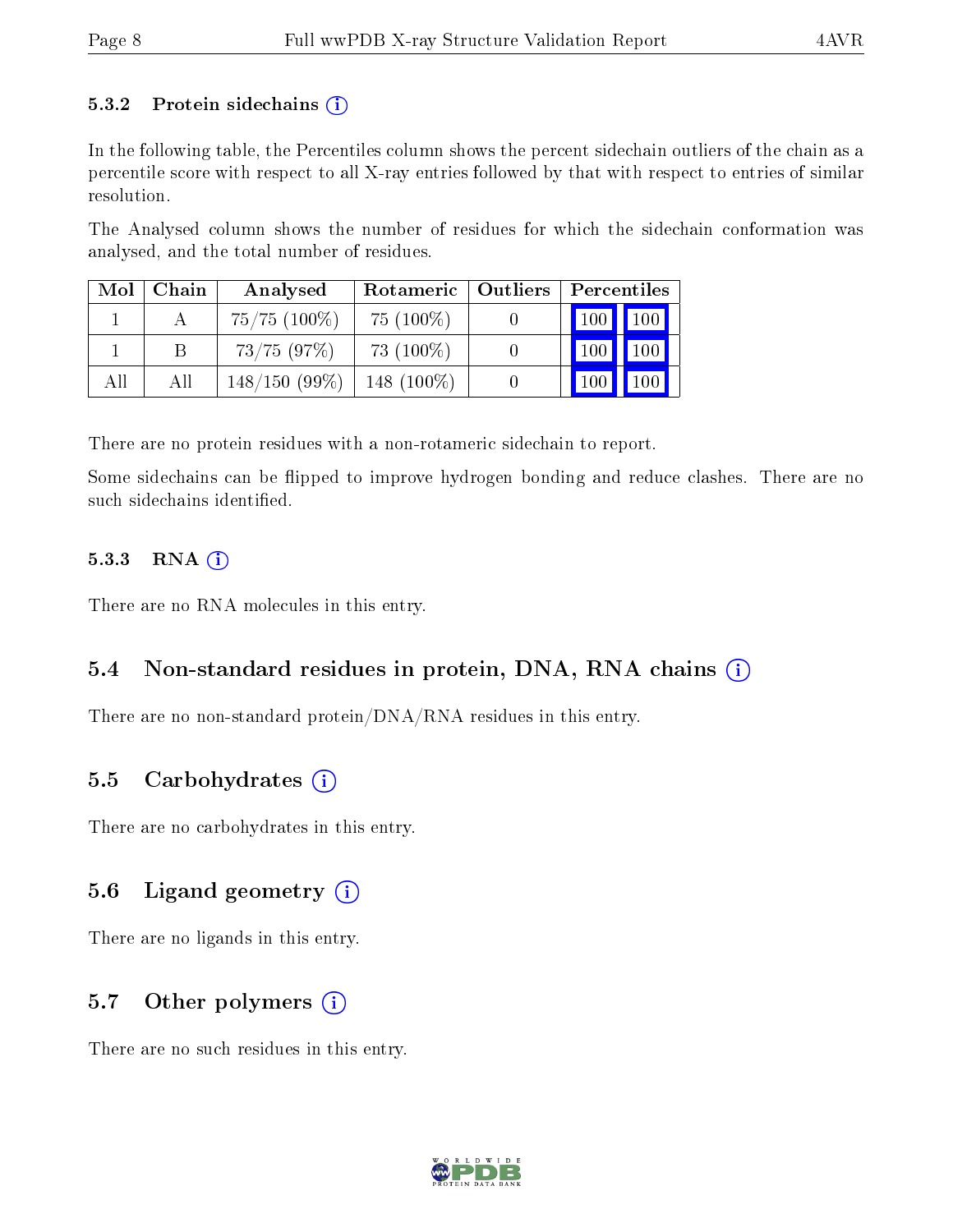# 5.8 Polymer linkage issues (i)

There are no chain breaks in this entry.